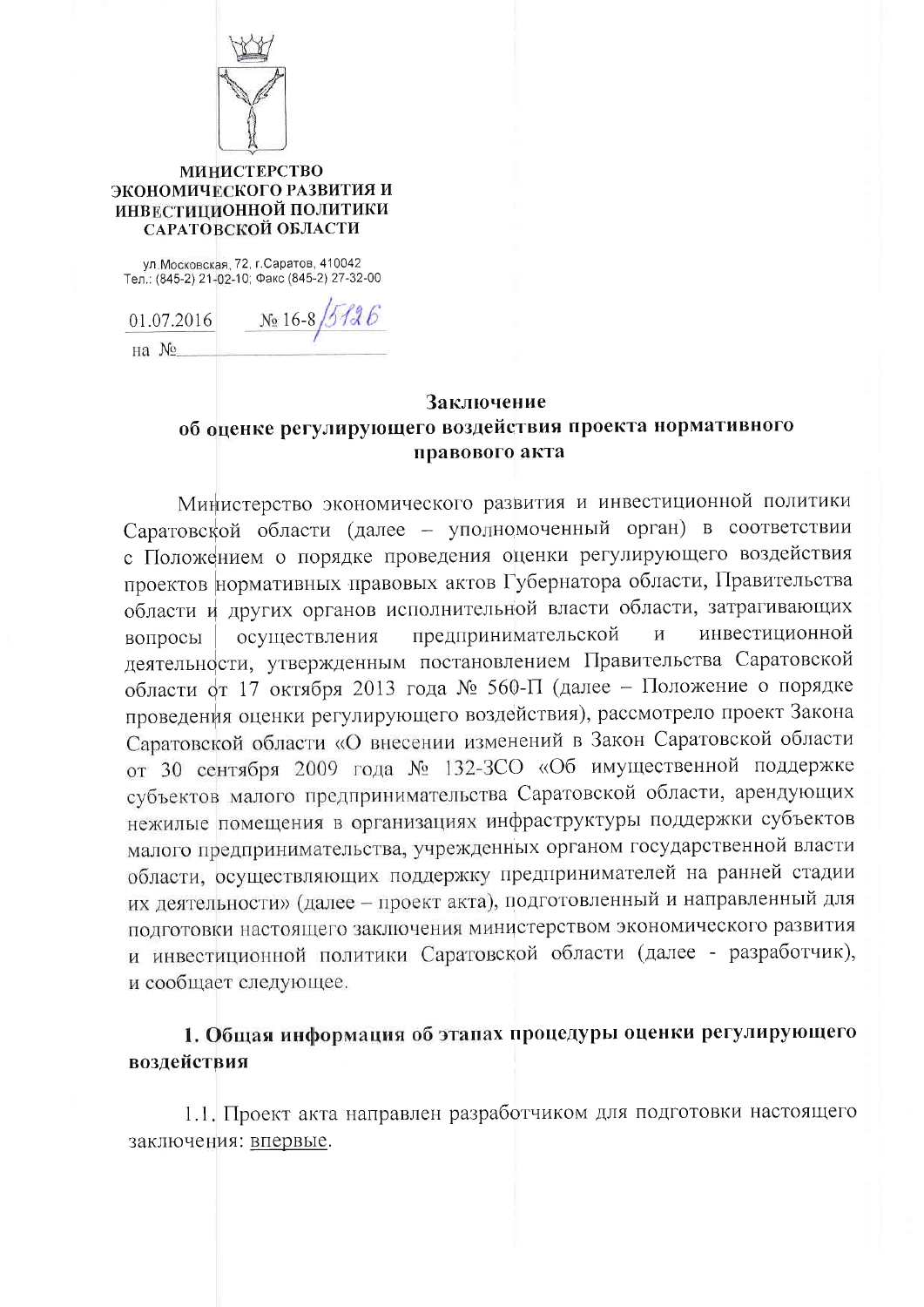$1.2<sub>1</sub>$ Полный электронный адрес размещения проекта акта на официальном сайте разработчика информационно- $\mathbf{B}$ телекоммуникационной сети «Интернет»:

проект нормативного правового акта размещен по адресу:

http://saratov.gov.ru/gov/auth/mineconom/ORV/ORV\_PNPA/PZSO\_15-06- $16.pdf$ :

сводный отчет о результатах проведения оценки регулирующего воздействия проекта нормативного правого акта размещен по адресу:

http://saratov.gov.ru/gov/auth/mineconom/ORV/ORV\_SvOtch/ORV\_SvOtc  $h$  01-01-16.pdf.

1.3. В соответствии с п. 2 Положения о порядке проведения оценки регулирующего воздействия процедура осуществлялась без обсуждения концепции предлагаемого правового регулирования, так как проект нормативного правового акта регулирует вопросы предоставления мер субъектов предпринимательской и инвестиционной поддержки для деятельности.

1.4. Публичное обсуждение проекта нормативного правового акта и сводного отчета о результатах проведения оценки регулирующего воздействия проекта нормативного правового акта проводилось разработчиком с 15 июня 2016 года по 29 июня 2016 года.

Информация  $1.5.$  $\overline{O}$ проведении уполномоченным органом дополнительных публичных обсуждений: публичные обсуждения. предусмотренные п. 28 Положения о порядке проведения оценки регулирующего воздействия, не проводились.

#### $2.$ Свеления  $\mathbf{o}$ предлагаемом правовом регулировании и результаты публичного обсуждения, представленные разработчиком

2.1. Описание предлагаемого варианта регулирования:

корректировка величины ставки арендной платы по договорам аренды нежилых помещений областного бизнес-инкубатора:

в первый год аренды - с 20 до 40 процентов от размера арендной платы;

во второй год аренды - с 40 до 60 процентов от размера арендной платы;

в третий год аренды с 60 до 80 процентов от размера арендной платы.

2.2. Обоснование выбора предпочтительного варианта предлагаемого правового регулирования:

выбранный вариант является предпочтительным, так как позволит обеспечить баланс интересов всех заинтересованных лиц.

2.3. Степень регулирующего воздействия проекта акта, указанная разработчиком: средняя.

 $\overline{2}$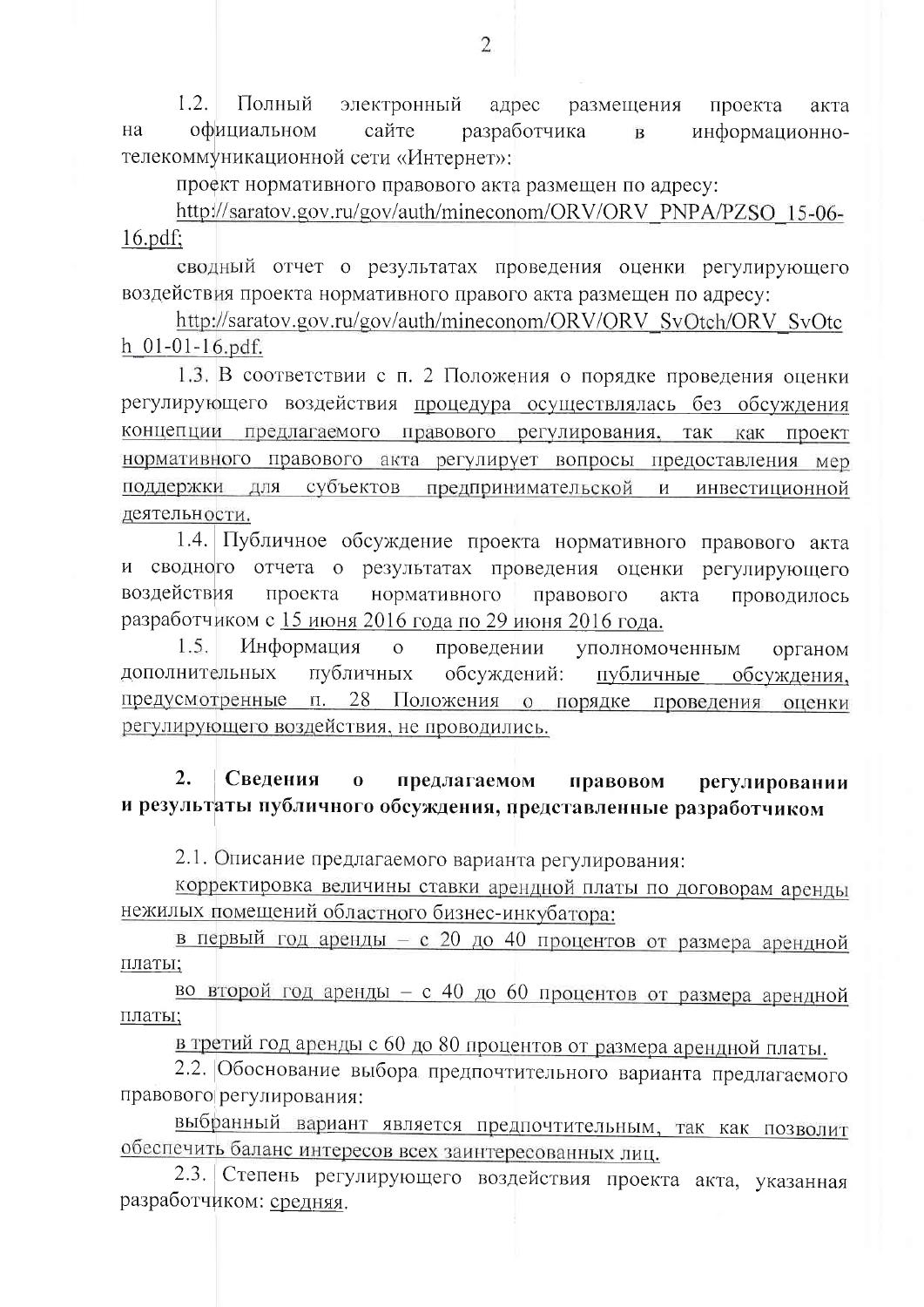2.4. Результаты публичного обсуждения:

разработчиком о проведении публичного обсуждения были извешены: Торгово-промышленная палата Саратовской области, Саратовское региональное отделение Общероссийской общественной организации малого и среднего предпринимательства «ОПОРА РОССИИ», Региональное объединение работодателей «Союз товаропроизводителей и работодателей Саратовской области». Саратовское региональное отделение Общероссийской общественной организации «Деловая Россия».

ходе публичного обсуждения предложений  $He$ поступало. Срок обсуждения был продлен на три дня с 27 июня  $2016$  гола по 29 июня 2016 года.

#### 3. Результаты анализа проекта акта И сводного отчета  $\mathbf{o}$ результатах опенки регулирующего воздействия проекта нормативного правового акта, представленных разработчиком для подготовки заключения

 $3.1$  $\Pi$ <sub>O</sub> результатам рассмотрения представленных документов установлено, что при подготовке проекта акта процедуры, предусмотренные пунктами 8 - 22 Положения о порядке проведения оценки регулирующего воздействия, разработчиком соблюдены.

3.2. Выводы об отсутствии/наличии в проекте акта положений, которые:

3.2.1. вводят избыточные обязанности, запреты и ограничения для субъектов предпринимательской, инвестиционной деятельности или способствуют их введению:

положения, вводящие избыточные обязанности. запреты и ограничения, отсутствуют;

проект акта предусматривает обоснованные положения, изменяющие ранее предусмотренные законодательством обязанности для субъектов предпринимательской и инвестиционной деятельности в части уплаты арендной платы за пользование нежилым помещением областного бизнесинкубатора в размере 40, 60 и 80 процентов от размера арендной платы в первый, второй и третий год аренды нежилого помещения соответственно;

3.2.2. приводят к возникновению необоснованных расходов субъектов предпринимательской, инвестиционной деятельности:

положения, приводящие к возникновению необоснованных расходов, отсутствуют;

корректировка величины ставки арендной платы приведет к увеличению соответствующих расходов субъектов предпринимательской и инвестиционной деятельности в 1,5 раза (при трехлетней аренде помещения). При этом величина арендной платы за пользование помещениями областного